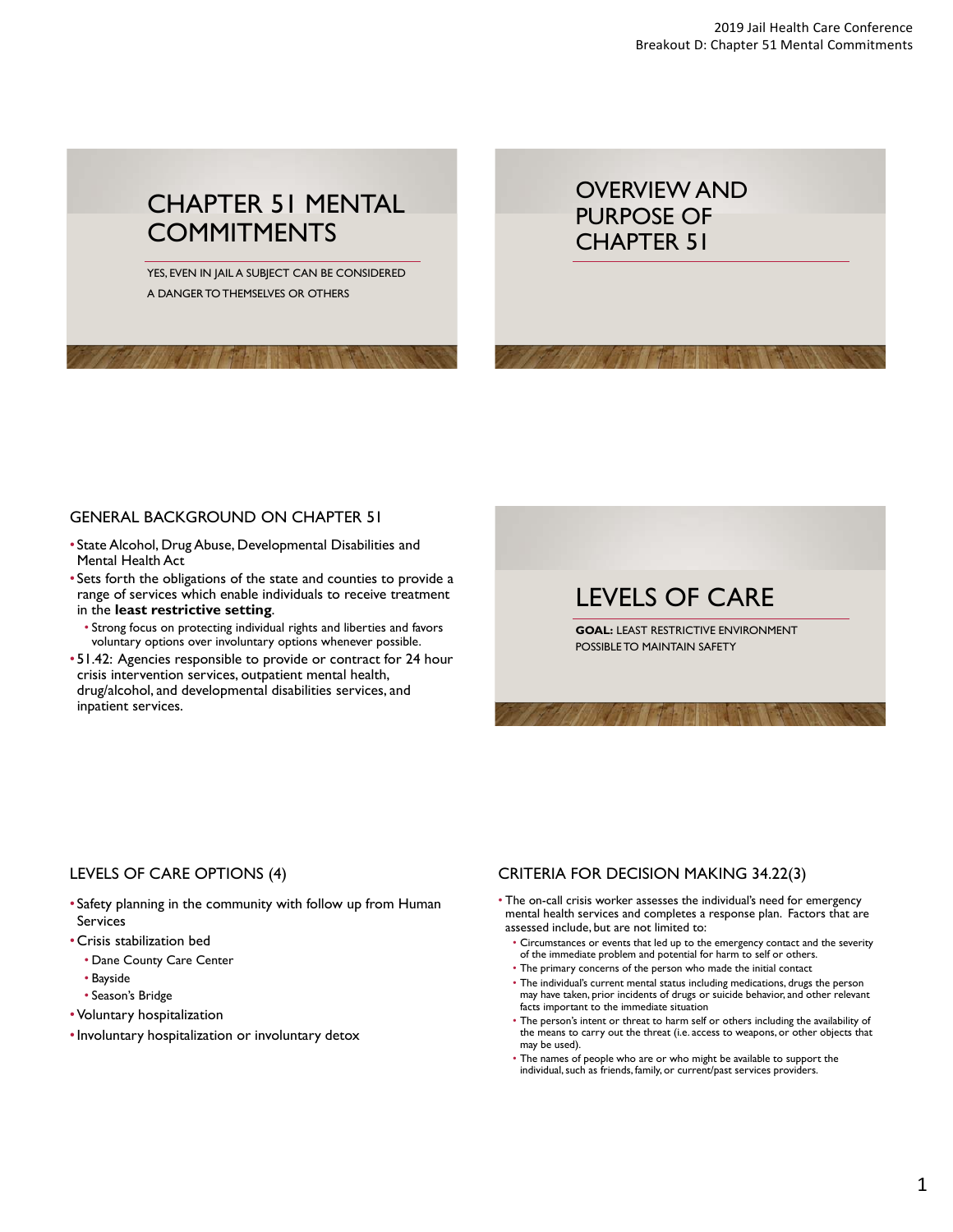#### ELEMENTS OF A RISK ASSESSMENT: ISSUES TO CONSIDER

- Are there services/supports in the community that can be immediately implemented?
	- (CCS/CSP team, next day or same day doctor/psychiatric appointments, crisis follow up appointments, natural supports in the community that can assist with safety planning)
- Is there a high likelihood that the individual will follow through with such services?
- Would the person go the hospital or crisis bed voluntarily, and would they reliably get there? Is it safe for persons, other than law enforcement, to take them?
- Is there an indication that the person would easily change their mind about being in the hospital?
- Will a hospital take the individual on a voluntary basis?

#### RISK IN A JAIL SETTING: WHAT'S DIFFERENT?

- •No opportunity for community services.
- •While there may be more supervision, it's not constant.
- Have to look at the jail as it's own community in the context of this jail, is this person at risk?

# SAFETY PLANNING

- GOAL: To utilize the least restrictive option to ensure safety
- •IDEAL: To maintain individuals at home or in the community with natural supports
- •Important to ensure appropriate follow up.
	- Crisis check-in within 48 hours, follow-up crisis appointment, doctor's appointments, therapy appointments, programming, etc.

#### WHAT DOES CRISIS FOLLOW UP LOOK LIKE?

- List: generated from crisis calls and contacts
- Phone calls within 48 hours of crisis (weekends and holidays are exceptions).
- Connecting with services (i.e. MAT grant)
- Re-evaluation if necessary

# VOLUNTARY ADMISSION VS. INVOLUNTARY ADMISSION

#### VOLUNTARY

- 4 types of voluntary admissions • 51.10, 51.13, 51.45(11)(a), 51.45(10)
- Preferred method when inpatient level of care is necessary.
- Law enforcement not always involved.
	- *(I.e. Self admissions, referred by medical, mental health or AODA professionals)*

#### INVOLUNTARY

# • 8 types of involuntary

- admissions • 15.15, 51.15(10), 51.20, 51.35, 51.45(11)(b), 51.45(12), 51.45(13)
- Must meet 51 commitment criteria

# VOLUNTARY PATIENT'S RIGHT TO LEAVE HOSPITAL

- For every type of voluntary admission, the patient is informed by the facility of their right to be discharged.
- Generally, the patient would need to request the discharge in writing. The facility then must either discharge the person, discharge them against medical advice, or institute a Director's Hold to keep them in the hospital.
	- Director's Hold: 51.15(10): Court process if proceedings were not dropped by treating psychiatrist.
- EXCEPTION: Voluntary Detox 51.45(11)(a) can be kept by the facility until no longer incapacitated.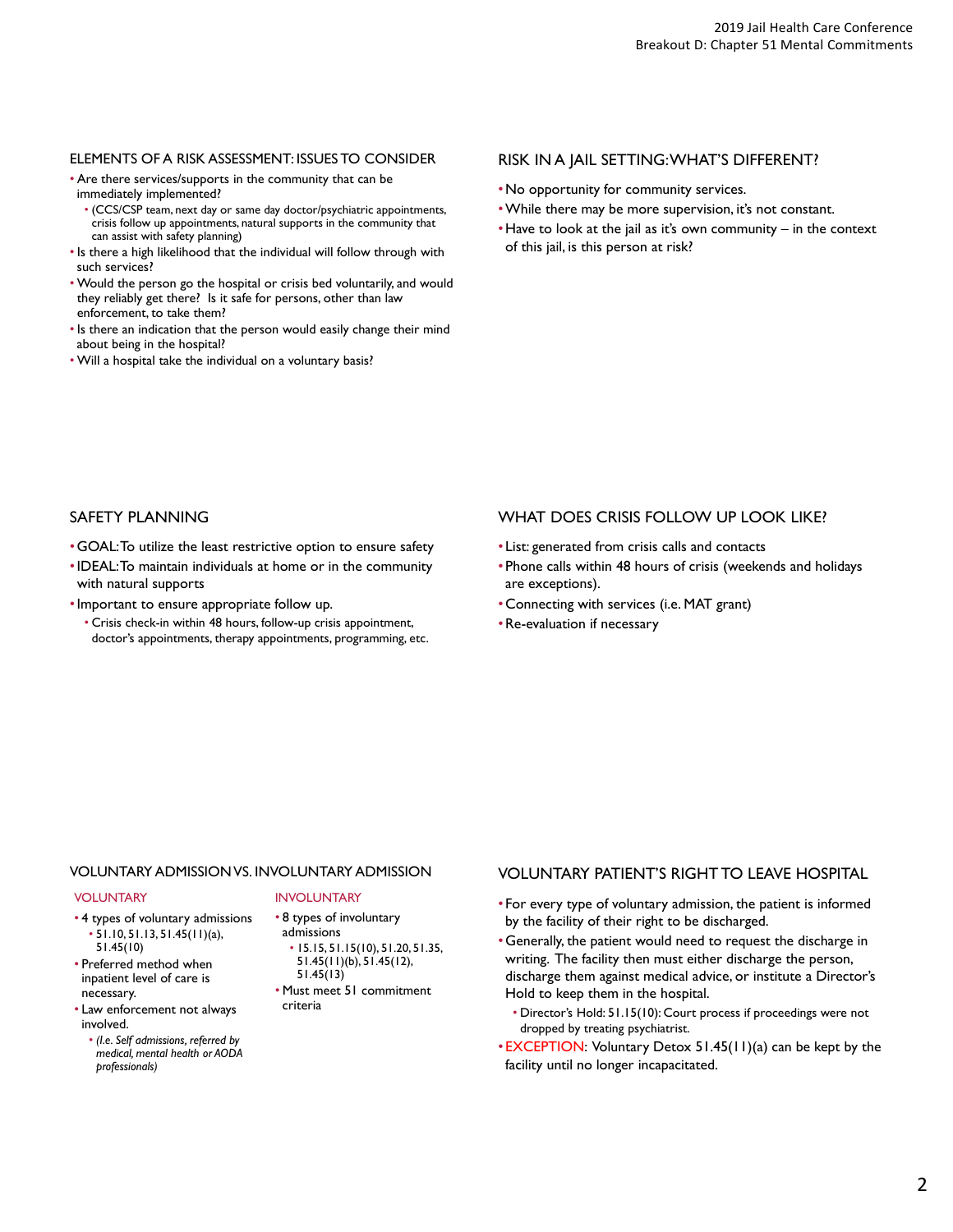# INVOLUNTARY MENTAL HEALTH COMMITMENT **PROCEEDINGS**

## INITIATION OF PROCESS

- •When law enforcement and crisis reasonably believe that a person who is mentally ill, drug dependent or developmentally disabled meets one of the statutory standards of dangerousness to self or others; and is a fit subject for treatment, but refuses treatment; it may be necessary to initiate a process for involuntary detention.
- Law enforcement must also believe that the individual is not appropriate for voluntary admission or outpatient services at the time the decision is made.

#### A TEAM APPROACH: THE IMPORTANCE OF INVOLVING CRISIS PRIOR TO 51.15 DECISION

- The crisis worker may have information that could be beneficial to the decision making process and may avoid unnecessary detentions. (I.e. CCS/CSP involvement, natural supports, etc.)
- Emergency detentions under a 51.15 need to be approved by BOTH the crisis worker and the law enforcement officer.
- No person may be admitted into a psychiatric unit on a 51.15 without approval from the crisis worker or county department.
- The crisis worker will need to make appropriate arrangements to have the individual admitted.
- *If one party feels a 51.15 is appropriate, and another party does not, then a 51.15 cannot be pursued.*

# COMPLETING THE DESIGNATED 51.15 PETITION

- The details and specific information concerning recent overt act, attempt or threat to act or omission, demonstrating the dangerousness to self or others.
- The witnesses' names, address and phone numbers.
- The name of the subject's insurance company, if there is one.
- 51.15(9) states that an individual must be informed of their rights both orally and in writing. A person who is detained to a 51 facility must also receive a copy of the emergency detention paperwork.
- *If you are the individual signing the 51.15 petition you will most likely be the officer called to testify at the probable cause hearing. Therefore, if there is more than one officer involved and*
- *you will not be available to testify at the hearing (within 72 hours of detention) have the other officer sign the detention petition.*

# REPORT WRITING

- 1. Residence be sure to indicate person's county of residence
- 2. Specify Danger do not use words like agitated, threatening or aggressive. Instead specifiy how the individual was aggressive, threatening or hostile. What specific threats did they make to harm themselves or others. Specify what actions the took, how they harmed themselves or others.
- 3. Specify belief about mental illness do not say acted strange or psychotic – Instead use specific statements made by the person or specify the actions by which the individual which led you to believe the person was mentally ill.
- 4. Be sure to provide names and phone numbers of all witnesses.

# STANDARDS FOR COMMITMENT

- •Individual is mentally ill, is developmentally disabled, or is drug dependent.
- •Individual is a proper subject for treatment,

#### AND…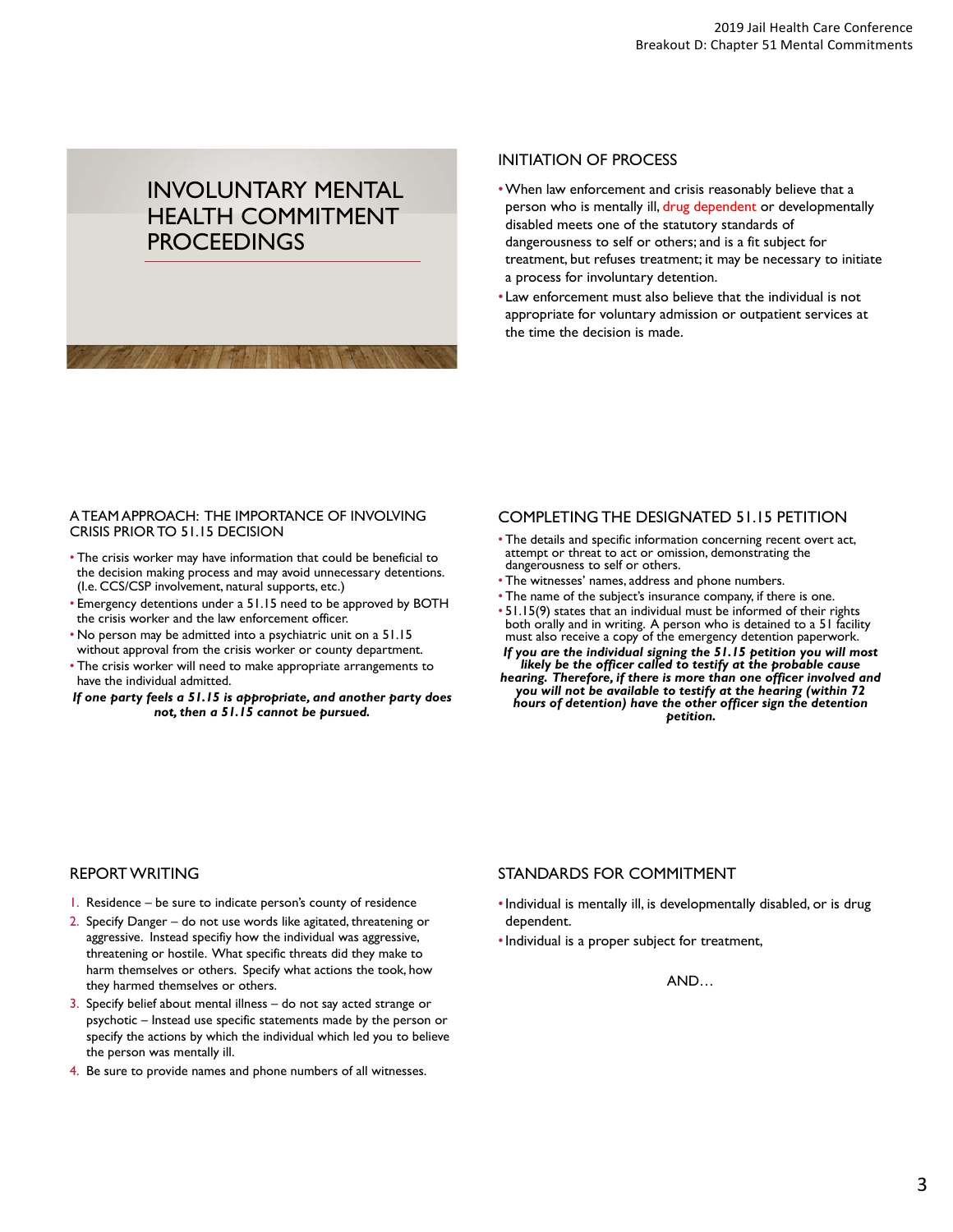# IMMINENT DANGER

- •Individual evidences *imminent* danger to self or others by demonstrating one of the following:
	- *Physical danger to self*: Substantial probability of physical harm to self based on threats or attempts of suicide or serious bodily harm. 51.20(1)(a)2.a.
	- *Physical danger to others*: Substantial probability of physical harm to others based on *recent* homicidal or other violent behavior or evidence that others are in reasonable fear of violence based on recent overt act, attempt or threat. 51.20(1)(a)2.b.

## …IMMINENT DANGER (CONTINUED)

- •*Impaired judgement*: Individual has such impaired judgement, based on evidence of a pattern of recent acts or omissions, that there is substantial probability of physical impairment or injury to self.  $51.20(1)(a)$ 2.c.
- •*Unable to satisfy basic needs:* Individual demonstrates behavior manifested by recent acts or omissions that, due to mental illness, person is unable to satisfy basic needs for nourishment, medical care, shelter or safety so that substantial probability exists that death, serious physical injury, debilitation or disease will imminently ensure unless person receives prompt attention and adequate treatment. 51.20(1)(a)2.d.

# …IMMINENT DANGER (CONTINUED)

• *5th Standard*: the subject is unable to understand or apply an understanding of the advantages and disadvantages of treatment to his or her mental illness in order to make an informed choice as to whether to accept or refuse medication or treatment AND, based on treatment history and recent acts or omissions, the subject needs care or treatment to prevent further disability or deterioration AND a substantial probability that, if left untreated, lack services necessary for his or her health or safety or suffer mental, emotional, or physical harm. 51.20(1)(a)2.e.

# …IMMINENT DANGER (CONTINUED)

- •Just because someone is in the jail, doesn't mean that they can't still be a danger to themselves.
- The food, shelter, or other care provided by the jail does NOT constitute reasonable provision of care or protection available in the community. 51.20(1)(ab)

# SPECIAL STANDARDS

- Extension of Commitment Person would meet the commitment standards listed in Sec. II. B if treatment were withdrawn.
- Conversion from Chapter 51 to Chapters 55/880.

# THREE PARTY PETITIONS

•A civil action wherein three adults, at least one of whom has personal knowledge of the individual's behavior, sign a petition drafted by the Corporation Council alleging that the individual is mentally ill, dangerous, and a fit subject for treatment. Law enforcement is not typically involved in this procedure.

**The same dangerousness that has to be present in a 51.15 would also need to be present in this petition.**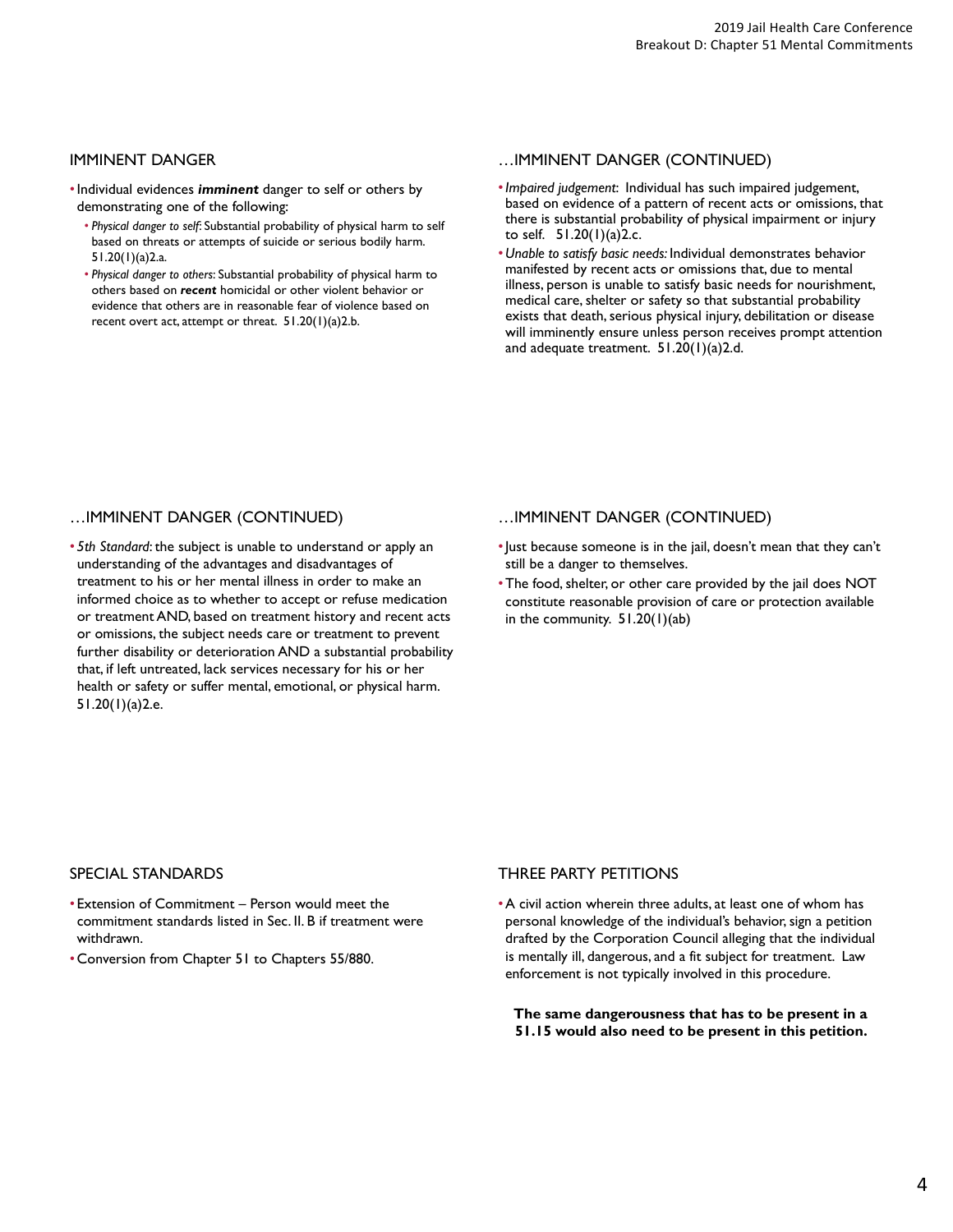# COURT PROCEEDINGS

- Probable cause hearing to be held within 72 hours
- Four outcomes based on treating physician's assessment:
	- Dismissal (No longer dangerous, didn't meet criteria, or more appropriate for outpatient or voluntary treatment, etc.)
	- Settlement agreement
	- Commitment order
	- Proceed to Final Hearing An individual has the right to stipulate to an agreement deemed appropriate, and the ability to waive their right to probable cause by proceeding directly to final hearing.

#### COURT PROCEEDINGS (CONTINUED)

- Law enforcement officers needed for testimony at a probable cause hearing will be notified immediately upon decision that there will be a hearing.
- Arrive about 15 minutes prior to time of start of hearing
- You will be asked questions about why you took the person into custody, including:
	- Your observations regarding a recent act or attempt or threat to act or omission of person
	- 2. Information about the recent act, attempt, threat or omission, that was reliably reported to you.

**\*\*Be detailed and specific – Often the officer and other lay witnesses are significant evidence regarding the danger element when the subject has not made admission.**

# SETTLEMENT AGREEMENTS VS. COMMITMENTS

- SETTLEMENT AGREEMENT
- 90 days
- CANNOT be extended
- Involuntary medication CANNOT be ordered
- Crisis plan appointment with county staff
- Typical inpatient stay no longer than two weeks

# COMMITMENT ORDER

- 6 months
- CAN be extended • Involuntary medication CAN be ordered if necessary
- Crisis plan appointment with county staff
- Inpatient stay can be for the duration of up to 6 months if necessary.
- Consumer can no longer possess firearms without petitioning the court.

# FINAL HEARING PROCEDURE

- Two independent evaluators assess the individual and form an opinion on level of care and treatment needs.
- •If two evaluators are split, treating physician then breaks the tie.
- Evaluators and treating physician may testify in court, individual also has the right to waive their right to a final hearing and stipulate to the determined order.

TREATMENT AND COMMITMENT FOR INTOXICATED PERSONS AND OTHERS INCAPACITATED BY ALCOHOL

# VOLUNTARY DETOXIFICATION PROCESS

"An intoxicated person may come voluntarily to an approved public treatment facility for emergency treatment. Any law enforcement officer, or designated person upon the request of a law enforcement officer, may assist a person who appears to be intoxicated in a public place and to be in need of help to his or her home, an approved treatment facility or other health facility, if such person consents to the proffered help. Section 51.13 shall govern voluntary admission of an intoxicated minor to an inpatient facility under this paragraph." Sec. 51.45(11)(a), Stats.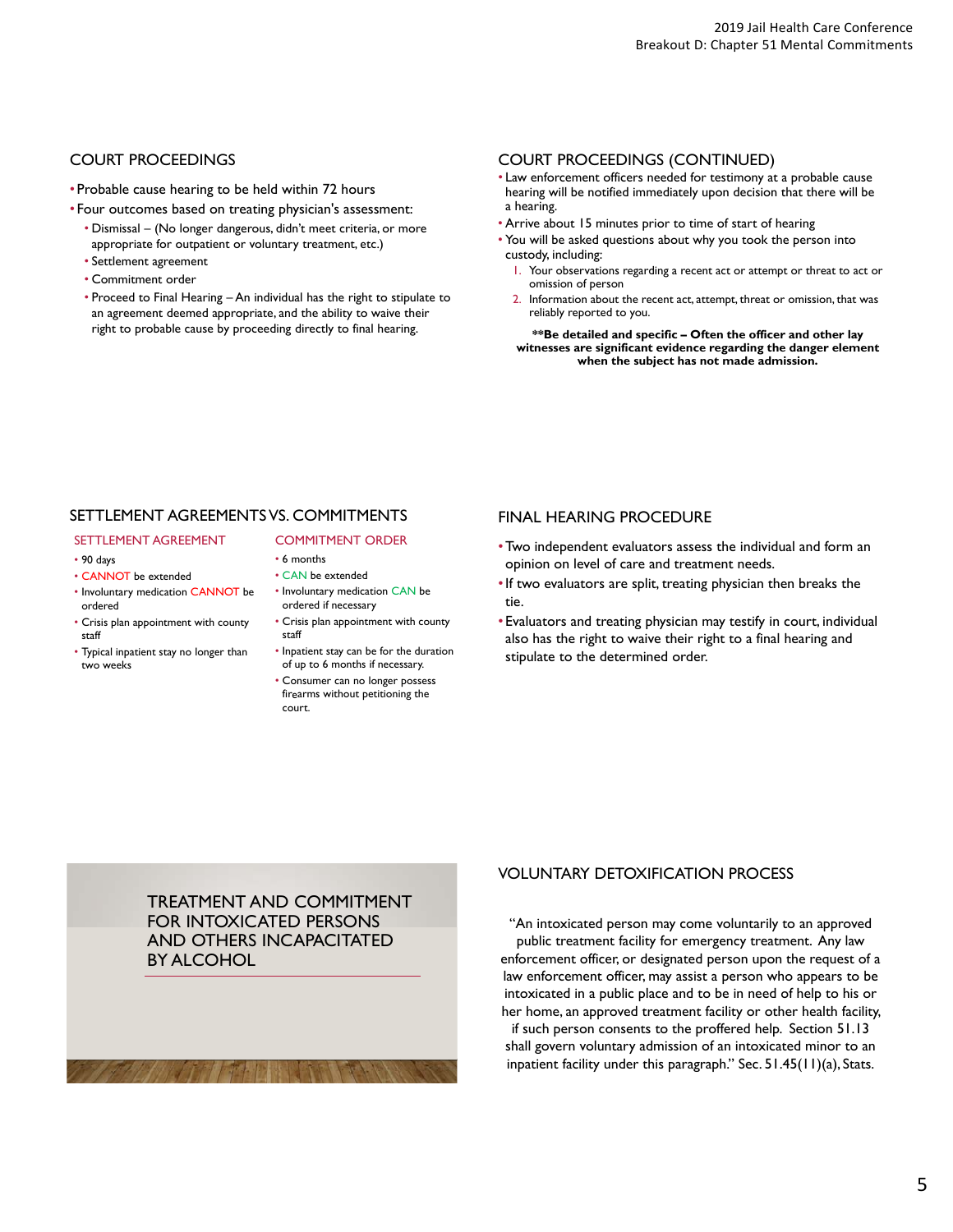# VOLUNTARY DETOXIFICATION PROCESS (CONT.)

- •Any area general hospital can handle voluntary detoxes or medical emergencies.
- •A voluntary detox client in an area general hospital who becomes unmanageable behaviorally may need to be taken by law enforcement to an approved inpatient unit under Sec. 51.45(11)(b), Stats.
- Hospitals are required to inform patients of the benefits of further diagnosis and appropriate voluntary treatment before discharging them. Sec. 51.45(11)(b) Stats.

### INVOLUNTARY DETOXIFICATION PROCESS

"A person who appears to be incapacitated by alcohol or another drug shall be placed under protective custody by a law enforcement officer." Sec. 51.45(11)(b), Stats.

# INVOLUNTARY DETOXIFICATION PROCESS (CONT.)

- •Any person taken into custody under Sec. 51.45(11)(b), Stats., should be cleared at a local ER for transfer to an appropriate facility. The Sauk County crisis worker needs to be contacted to make arrangements.
- The facility is required to discharge the patient when they are no longer incapacitated, but no longer than 72 hours from admission, not including weekends or holidays. The patient may be hospitalized longer if they voluntarily consent. Sec 51.45(11)(b), Stats.

*If the patient needs to be transferred to a detox facility, and has made suicidal statements, it is possible that a crisis re-evaluation may be necessary upon discharge.*

# INVOLUNTARY ALCOHOL COMMITMENTS

- Petition must allege grounds for involuntary commitment listed below:
	- Person habitually lacks self-control as to use of alcoholic beverages or other drugs, **AND**
	- Person uses alcoholic beverages or other drugs to extent that health is substantially impaired or endangered, and social or economic functioning is substantially disrupted.
- This condition is evidenced by a pattern of conduct dangerous to the person or others.

#### INVOLUNTARY ALCOHOL COMMITMENTS: DISPOSITION

- If petition and affidavits do not support grounds for commitment, the Court dismisses
- If petition and affidavits support grounds for commitment, the court may:
	- Order temporary commitment of subject to custody of DHS and order law enforcement to take person into protective custody and bring to an approved treatment facility designated by DHS.
	- Set time for preliminary hearing within 72 hours of person's arrival at approved public treatment facility, excluding weekends and legal holidays.
- Person, spouse, person's attorney, parents (if minor) and petition must be provided effective and timely notice of preliminary hearing, with copy of petition, supporting affidavits, and standards for commitment.
- Person also must receive their statement of rights under this proceeding.

# APPLICATION OF CHAPTER 51 TO ACTUAL CASES

CASE STUDIES EXAMINED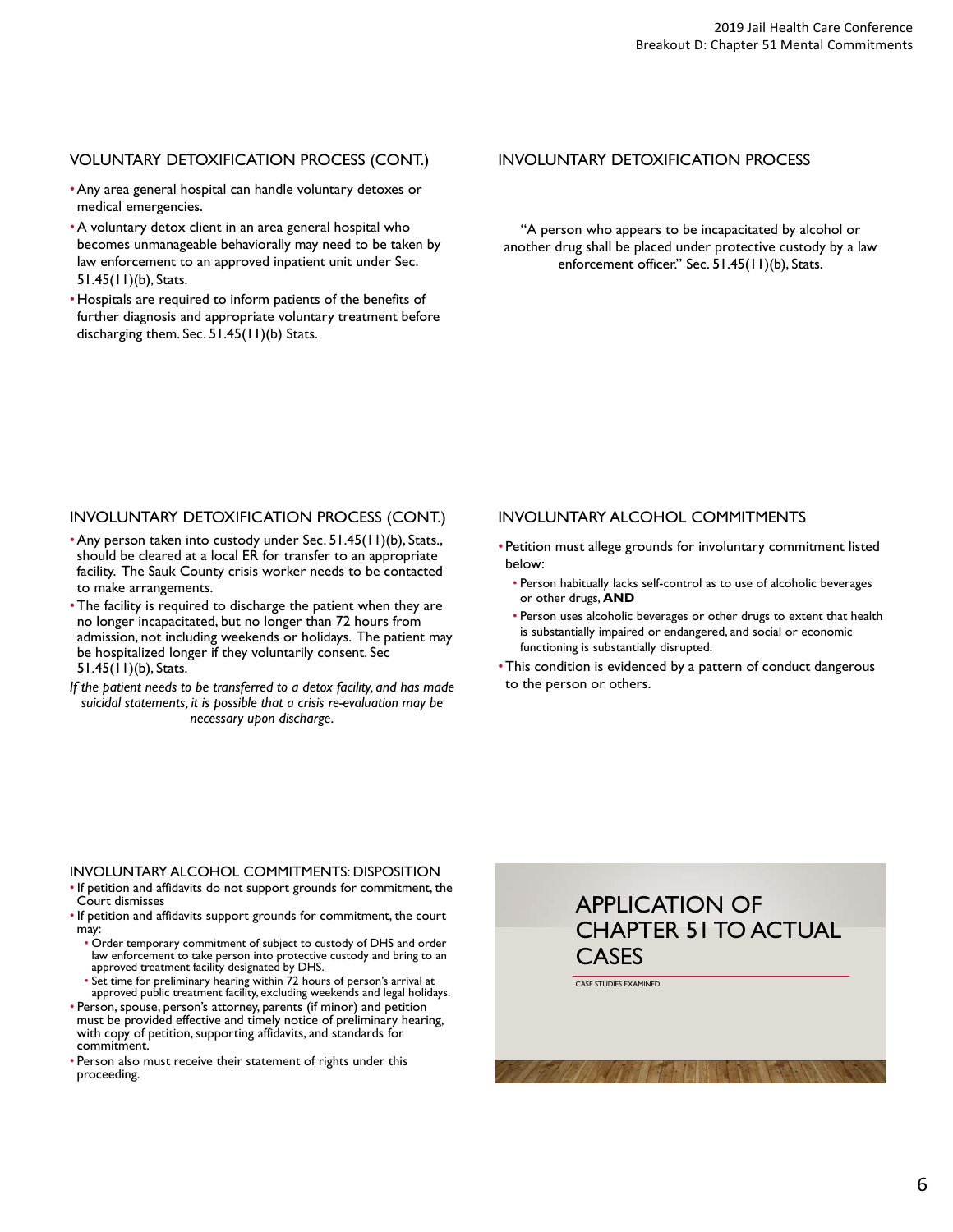### CASE STUDY #1

• A middle-aged woman was found walking barefoot and wearing very little clothing, in the middle of winter. When approached by law enforcement, she was mumbling incoherently. When asked for her information, she was unable to communicate effectively, and could not recall any demographic information. She was transported to a local hospital where she was found to have suffered frostbite to her feet. It was learned that she resided out of state and was staying at a hotel in the area. This individual has a mental health diagnosis of schizophrenia, and admits to not taking her medications in over two months because she "doesn't need it". She had moments of lucid conversation with intermittent delusional and paranoid thinking. She claims that the nursing staff are part of the KGB and that they are out to "steal her secrets". Law enforcement found a hunting knife in her belongings, and when asked about this, she replied that she feels that she must protect herself "by any means necessary". She then became combative towards police and nursing staff, continuing to reference the knife and stating "even if it means taking you out". No supports were able to be identified and the consumer refused voluntary treatment.

# CASE STUDY #1: OUTCOME

This individual was placed under a chapter 51.15 as no supports could be identified and the consumer was not voluntary for treatment. The consumer was combative with officers and other staff, and continued to verbalize assaultive ideation. It was determined that this met dangerousness criteria for 51.15 due to risk of harm to others, and inability to care for self.

# CASE STUDY #1

#### RISK

- Found wandering outside in the elements in inappropriate clothing.
- Plan and intent to harm others
- No natural supports in the area
- Delusional and paranoid thinking
- Discontinuation of medications
- … • Lack of established care.

**Any other concerning factors?**

#### CASE STUDY #2

• Adolescent male attempted to tie an article of clothing around his neck in a secluded area at school. Police responded after a teacher interrupted the attempt, and transported him to a local hospital. During the crisis evaluation the youth denied continued suicidal ideation, but did express that these thoughts sometimes come and go. This individual has a history of depression, one suicide attempt three years ago via overdose, and has engaged in cutting behavior in the past. The individual's medication was recently changed; since that time his depression seems to have worsened and suicidal thoughts have become more frequent. He denies social issues at school (i.e. bullying) and has a supportive group of friends. The school counselor is aware of this individual and has a good relationship with him. This individual cites his family members as protective factors. He is currently connected to services which include community-based mental health care.

#### CASE STUDY #2

#### RISK

- Attempt, interrupted
- Previous suicide attempt
- Passive suicidal ideation
- Depression (psychiatric disorder)
- Impulsivity

# PROTECTIVE FACTORS

#### • Wrap around services

- Support from family and friends • \*\*Parents willing and able to take
- responsibility for safety
- Support from school • Crisis support/follow up
- offered and accepted

# CASE STUDY #2: OUTCOME

This consumer was able to return home with comprehensive safety planning, which involved his family and care team members. Crisis ensured that appropriate follow up was conducted, which included crisis check in calls over the weekend and establishing links with care team members and natural supports.

#### **What factors might have changed the outcome?**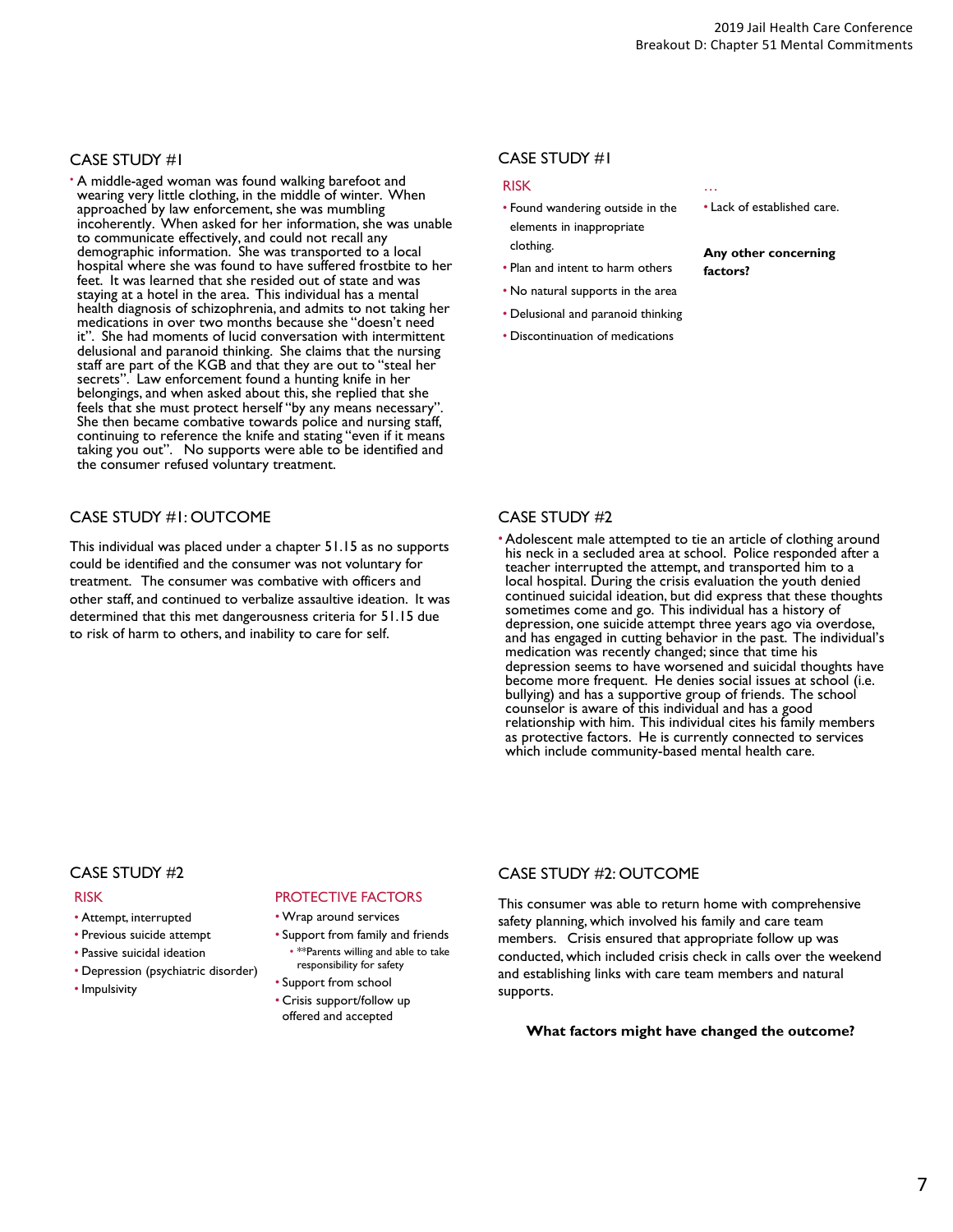### CASE STUDY #3

• A middle-aged male recently got into an altercation with his wife and placed the barrel of a loaded gun to his head. He attempted to pull the trigger, but the gun jammed. His wife immediately called Law Enforcement. During the crisis assessment, it was learned that he and his wife were divorcing but still residing in the same home. The individual identified the need for help, and didn't feel he could remain safe at home. The couple moved to the area recently and he had no additional supports. He reported other firearms in the home that his wife was unaware of, and fear he would use them. He reported diagnoses of depression and anxiety, and a suicide attempt approximately 6 months ago via hanging. He wasn't taking medication but had been prescribed medication in the past. He was willing to try medication again noting "I no longer want to feel like this, I have to get better for my children". His wife was supportive but didn't feel she could ensure his safety.

#### CASE STUDY #3 RISK

- Middle aged male
- Failed suicide attempt
- Recent suicide attempt
- Environmental concerns
- Mental health diagnosis

#### PROTECTIVE FACTORS

- Cooperative and willing to seek help
- Supportive family member
- Children

# CASE STUDY #3: OUTCOME

Crisis worked with this individual and his insurance to facilitate a voluntary placement.

# **What voluntary placement option is most appropriate? Crisis bed vs. voluntary hospitalization? Why?**

# CASE STUDY #4: JAIL SETTING

40 year old male in restraint chair due to uncooperative behavior. Told the nurse that he had bitten his cheek but refused to let the nurse check the injury. 15 minutes later, male stated that he was going to try to bite his tongue off so that he could go to the hospital. Crisis was contacted and by the time they arrived, the male was still trying to bite off his tongue and had blood running down the front of his shirt. Since his arrival at the jail, he has refused to eat or drink.

#### CASE STUDY #4

#### RISK

- Refusing to eat and drink
- Self-harm behavior
- Refusing medical care
- Uncooperative with jail staff

# PROTECTIVE FACTORS

• Continual supervision by jail staff

#### CASE STUDY #4 OUTCOME

• Subject was taken to Winnebago and stipulated to a finding of probable cause and, ultimately, a 6-month commitment. He was discharged back to jail after about 2 weeks with an order for the involuntary administration of psychotropic medication.

#### **How does this type of order benefit jail staff in this case?**